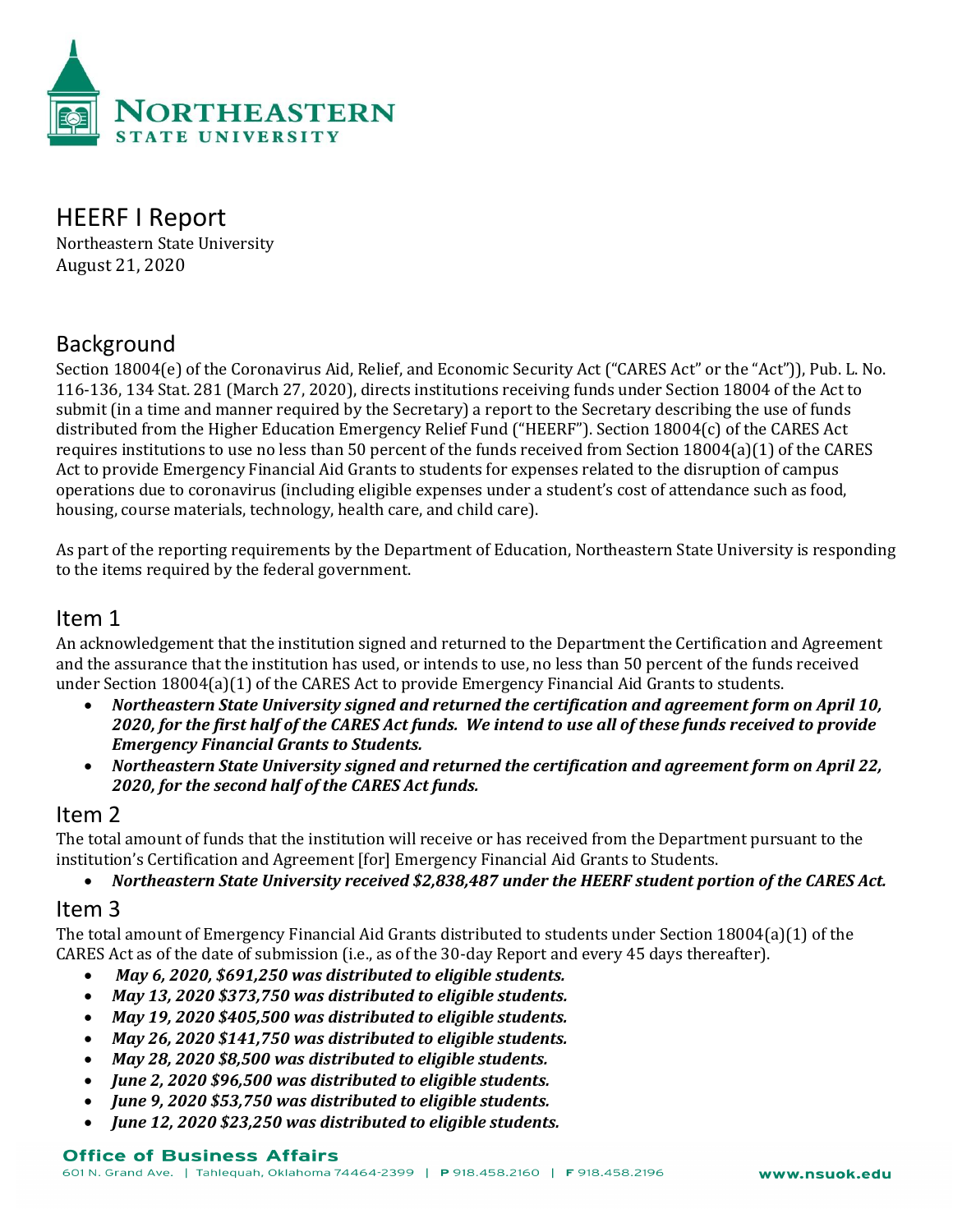

- *June 17, 2020 \$1,250 was distributed to eligible students.*
- *June 24, 2020 \$1,042,987 was distributed to eligible students.*
- *A total of \$2,838,487 has been distributed to eligible students.*

#### Item 4

The estimated total number of students at the institution eligible to participate in programs under Section 484 in Title IV of the Higher Education Act of 1965 and thus eligible to receive Emergency Financial Aid Grants to students under Section 18004(a)(1) of the CARES Act.

• *Based on federal guidance, the number of students eligible to receive the emergency financial aid grant was 4,503.*

#### Item 5

The total number of students who have received an Emergency Financial Aid Grant to students under Section 18004(a)(1) of the CARES Act

• *The total number of students who received the emergency financial aid grant was 4,037 on the first disbursement and 3,754 on the second disbursement*

## Item 6

The method(s) used by the institution to determine which students receive Emergency Financial Aid Grants and how much they would receive under Section 18004(a)(1) of the CARES Act.

- *Students must be Title IV eligible. To determine eligibility, students must file a FAFSA. Eligible full-time undergraduate students (12 credit hours or more) and graduate/professional students (9 credit hours or more) can receive up to \$500. Eligible part-time students enrolled in three or more credit hours can receive up to \$250. Enrollment status is determined by the number of direct billing hours for which a student is responsible for paying tuition; includes those in which the student is actively enrolled as well as those from which the student has withdrawn after the final refund date for the course. Consortium students enrolled in 12 hours or more collectively will be considered full time. Students must also meet SAP requirements.*
- *A Final disbursement was made to all eligible students that certified the funds would be used to pay eligible expenses. Full-time students received \$309.17. Part-time students received \$152.12.*

## Item 7

Any instructions, directions, or guidance provided by the institution to students concerning the Emergency Financial Aid Grants.

- *NSU sent an email on May 1, 2020, one to each of the three groups of students:*
	- *1. Eligible Students received an email with a link to a grant acceptance form. The form asks the students to check a box certifying the funds will be used to pay eligible expenses under the cost of attendance due to the disruption of COVID-19. Once the student checks the box, the refund process begins.*
	- *2. Non-eligible Students received an email informing them they did not meet the criteria defined by the Department of Education.*
	- *3. Potentially Eligible Students (FAFSA not on file) received an email requesting the FAFSA be completed so eligibility could be determined. Once the FAFSA is submitted, the student is notified of receipt. If eligible, instructions are sent to complete the grant acceptance form and to certify the use of funds.*